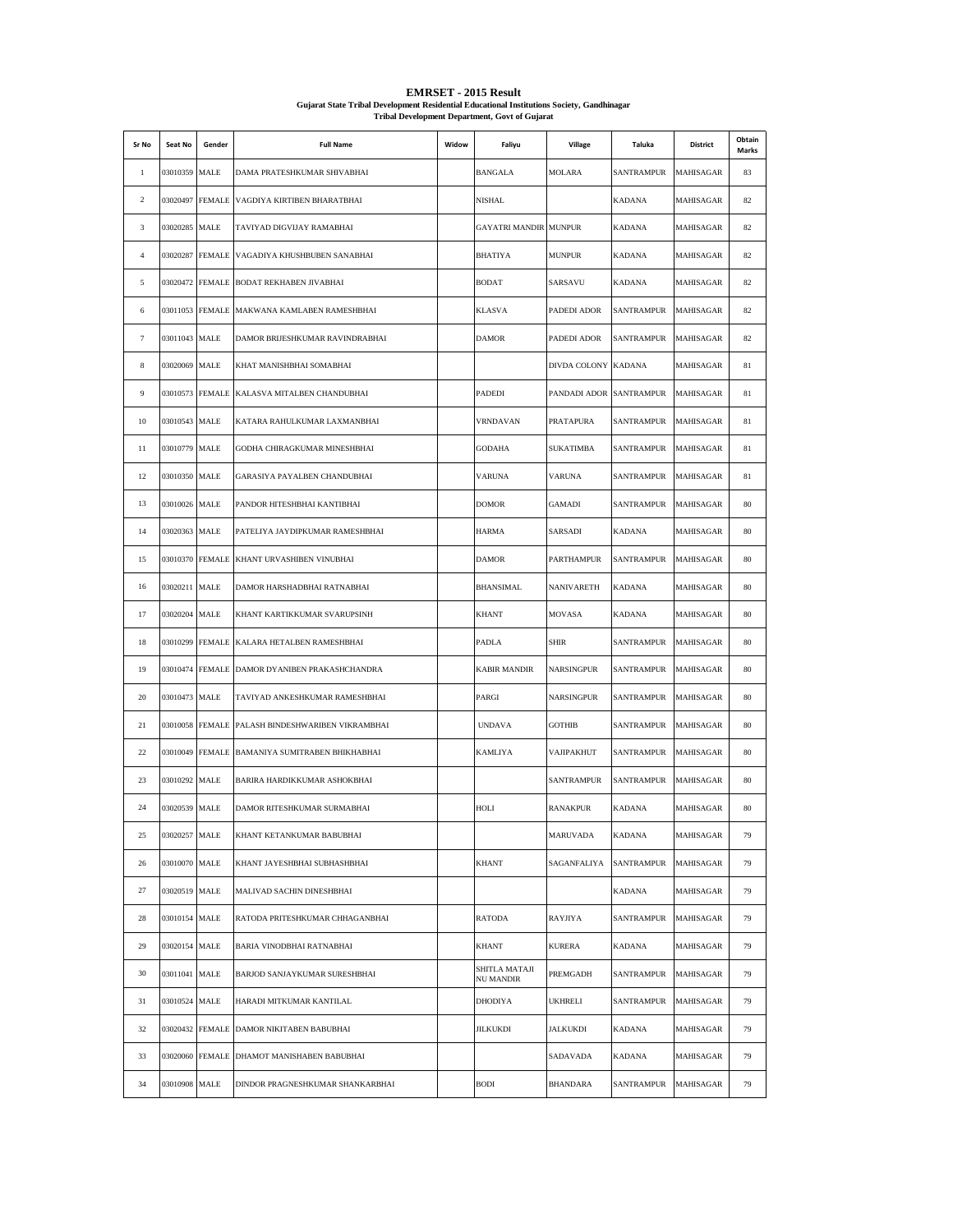| Sr No | Seat No       | Gender          | <b>Full Name</b>                              | Widow | Faliyu              | Village                 | Taluka            | <b>District</b> | Obtain<br>Marks |
|-------|---------------|-----------------|-----------------------------------------------|-------|---------------------|-------------------------|-------------------|-----------------|-----------------|
| 35    |               |                 | 03010200 FEMALE MACHHAR KAJALBEN DALPATSINH   |       | TALGAM              | <b>BATAKVADA</b>        | SANTRAMPUR        | MAHISAGAR       | 79              |
| 36    |               | 03020356 FEMALE | PADARIYA AARTIBEN BABUBHAI                    |       |                     | SHIYAL                  | <b>KADANA</b>     | MAHISAGAR       | 78              |
| 37    | 03020022 MALE |                 | MALIVAD KAUSHILKUMAR MUKESHKUMAR              |       | <b>DHULIYA</b>      | NANA<br><b>BHAGLIYA</b> | KADANA            | MAHISAGAR       | 78              |
| 38    | 03010636 MALE |                 | TAVIYAD MUNESHKUMAR RANCHHODBHAI              |       | HOLI                | DALIYATI                | SANTRAMPUR        | MAHISAGAR       | 78              |
| 39    | 03020242 MALE |                 | VAGADIYA ARPITAKUMAR RAMANBHAI                |       | VAGDIYA             | <b>GODHAR JUNI</b>      | <b>KADANA</b>     | MAHISAGAR       | 78              |
| 40    | 03010885 MALE |                 | KHARADI SHIVAM ASHOKKUMAR                     |       | <b>LIMDAPADA</b>    | <b>UKHRELI</b>          | SANTRAMPUR        | MAHISAGAR       | 78              |
| 41    |               | 03010048 FEMALE | PARANGI SNEHABEN MINESHBHAI                   |       | <b>SHARMI</b>       | <b>KHEDAYA</b>          | SANTRAMPUR        | MAHISAGAR       | 78              |
| 42    | 03010471 MALE |                 | BHABHOR BHAVESHBHAI DINESBHAI                 |       | THARGIF             | NARSINGPUR              | SANTRAMPUR        | MAHISAGAR       | 78              |
| 43    | 03011068 MALE |                 | KALASVA RAVINDKUMAR BALVANTBHAI               |       |                     | <b>GADIA</b>            | SANTRAMPUR        | MAHISAGAR       | 78              |
| 44    | 03010889 MALE |                 | BARJAD BUMATIKUMAR SUNILBHAI                  |       | <b>BARJOD</b>       | <b>KUNDA</b>            | SANTRAMPUR        | MAHISAGAR       | 78              |
| 45    |               | 03011008 FEMALE | KHARADI VARSHABEN BHARATBHAI                  |       | <b>KHARADI</b>      | <b>UKHRELI</b>          | SANTRAMPUR        | MAHISAGAR       | 78              |
| 46    | 03010021 MALE |                 | DINDOR ANKIT DINESHBHAI                       |       | <b>BODIKUMBA</b>    | <b>BHNDARA</b>          | SANTRAMPUR        | MAHISAGAR       | 78              |
| 47    |               | 03011031 FEMALE | DAMOR SAVITABEN KALUBHAI                      |       | <b>GHANTIYA</b>     | <b>UKHRELI</b>          | SANTRAMPUR        | MAHISAGAR       | 78              |
| 48    | 03010878 MALE |                 | TADVI HARSHALKUMAR SURESHBHAI                 |       | PATATALAI           | <b>BABROL</b>           | <b>SANTRAMPUR</b> | MAHISAGAR       | 78              |
| 49    |               | 03010306 FEMALE | RAJAT MANISHABEN MANUBHAI                     |       | RAJAT               | DOLI                    | <b>SANTRAMPUR</b> | MAHISAGAR       | 77              |
| 50    | 03020355 MALE |                 | PADARIYA VIPULKUMAR VINODBHAI                 |       |                     | SHIYAL                  | KADANA            | MAHISAGAR       | 77              |
| 51    |               | 03010890 FEMALE | PATELIYA JYOTIKABEN JITENDRABHAI              |       | <b>NISHAL</b>       | <b>KANJARA</b>          | SANTRAMPUR        | MAHISAGAR       | 77              |
| 52    | 03020532 MALE |                 | NISARTA KRUSHKUMAR CHANDUBHAI                 |       | <b>KANJIKHEDI</b>   | KANJIKHEDI              | <b>KADANA</b>     | MAHISAGAR       | 77              |
| 53    | 03010326 MALE |                 | TADVI AAVIRAJKUMAR SUKHSANBHAI                |       | <b>ODA</b>          | <b>BABROL</b>           | SANTRAMPUR        | MAHISAGAR       | 77              |
| 54    |               | 03010665 FEMALE | PARGI PRIYANKABEN DAHYABHAI                   |       | PARAGI              | PACHAMUWADI             | <b>SANTRAMPUR</b> | MAHISAGAR       | 77              |
| 55    | 03010179 MALE |                 | MUNDVADAVISHALBHAI MANUBHAI                   |       | <b>GIRDHAR</b>      | GADAN                   | SANTRAMPUR        | MAHISAGAR       | 77              |
| 56    | 03010614 MALE |                 | DAMOR CHINTANKUMAR BHANABHAI                  |       | <b>DAMOR</b>        | <b>BHATHA</b>           | <b>SANTRAMPUR</b> | MAHISAGAR       | 77              |
| 57    |               | 03011049 FEMALE | RAVAT KANCHANBEN SARDARBHAI                   |       | <b>DAROD</b>        | <b>BENDA</b>            | SANTRAMPUR        | MAHISAGAR       | 77              |
| 58    | 03010110 MALE |                 | VALVAI JIL BALVANTBHAI                        |       | <b>COLLEGE ROAD</b> | SANTRAMPUR              | SANTRAMPUR        | MAHISAGAR       | 76              |
| 59    |               |                 | 03010283 FEMALE DAMOR VAISHALIBEN NARESHBHAI  |       | <b>DAMOR</b>        | <b>KHERVA</b>           | <b>SANTRAMPUR</b> | MAHISAGAR       | 76              |
| 60    | 03010127 MALE |                 | VALVAI ISHVARBHAI PRATAPBHAI                  |       | VALVAI              | <b>NANI REL</b>         | <b>SANTRAMPUR</b> | MAHISAGAR       | 76              |
| 61    |               |                 | 03020247 FEMALE BARIA NISHABEN GULABBHAI      |       | <b>PATEL</b>        | PADHARA                 | <b>KADANA</b>     | MAHISAGAR       | 76              |
| 62    |               |                 | 03010013 FEMALE PARMAR TRUSHABEN JASAVANTBHAI |       |                     |                         | SANTRAMPUR        | MAHISAGAR       | 76              |
| 63    |               |                 | 03010500 FEMALE DAMOR SNEHAKUMARI KAMLESHBHAI |       | <b>KHUNTA</b>       | <b>SURPUR</b>           | SANTRAMPUR        | MAHISAGAR       | 76              |
| 64    | 03010953 MALE |                 | DAMOR JAYKUMAR DHARMESHBHAI                   |       | <b>KHAJURI</b>      | <b>TAJPURI</b>          | SANTRAMPUR        | MAHISAGAR       | 76              |
| 65    |               |                 | 03010610 FEMALE DAMOR PRATIKSHABEN DINESHBHAI |       |                     | NANI BHUGEDI            | SANTRAMPUR        | MAHISAGAR       | 76              |
| 66    | 03020457 MALE |                 | DAMOR ASHVINKUMAR RAMESHBHAI                  |       | TALAV               | SARSVAU                 | KADANA            | MAHISAGAR       | 76              |
| 67    |               | 03010038 FEMALE | SAGADA BHUMIKABEN RAMESHBHAI                  |       | BARIYA              | BABRI                   | SANTRAMPUR        | MAHISAGAR       | 76              |
| 68    | 03010017 MALE |                 | DINDOR UMESHBHAI KARSANBHAI                   |       | <b>BODIKUMBA</b>    | <b>BHNDARA</b>          | SANTRAMPUR        | MAHISAGAR       | 76              |

## **EMRSET - 2015 Result Gujarat State Tribal Development Residential Educational Institutions Society, Gandhinagar Tribal Development Department, Govt of Gujarat**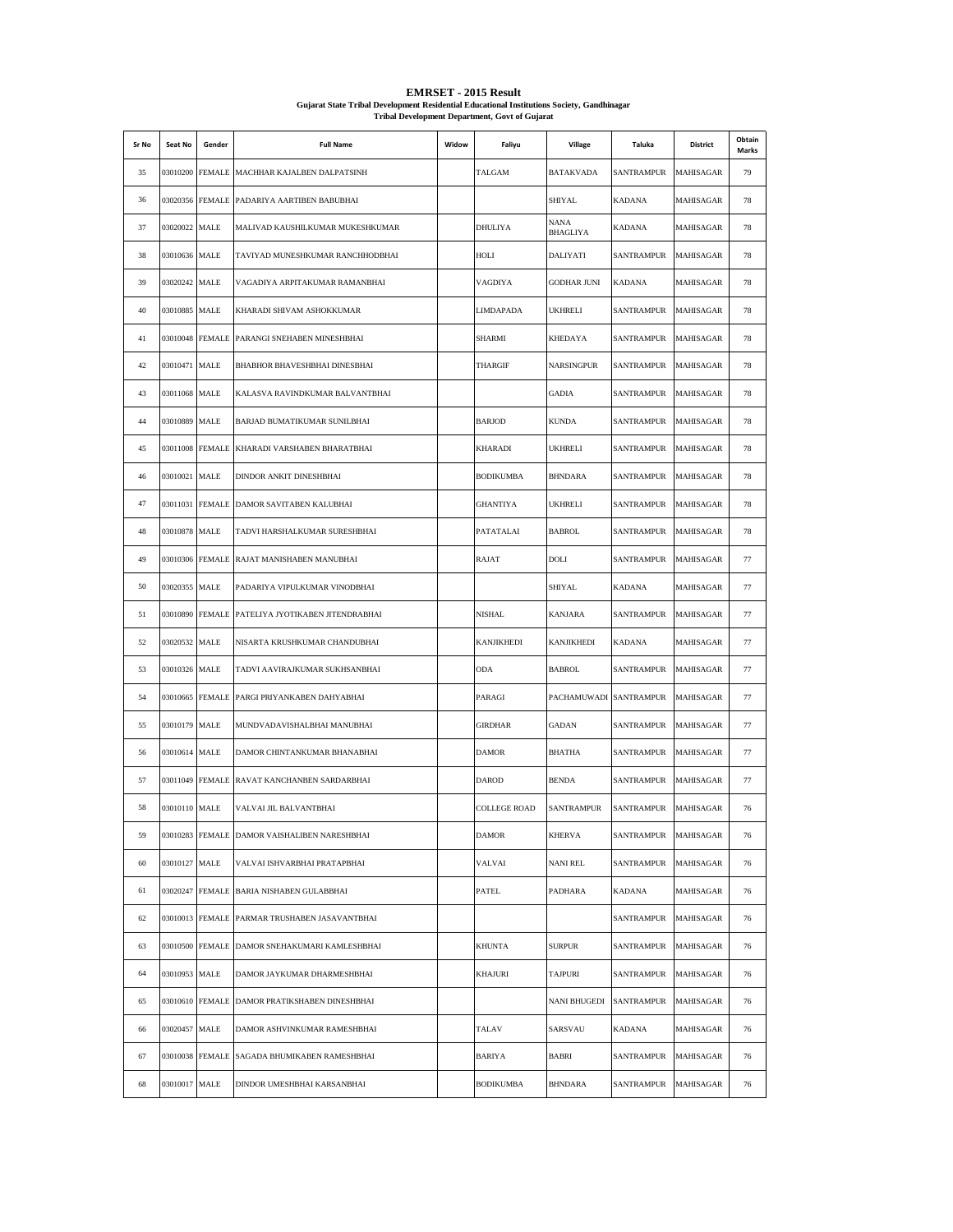| Sr No | Seat No       | Gender          | <b>Full Name</b>                                 | Widow | Faliyu             | Village          | Taluka            | District         | Obtain<br>Marks |
|-------|---------------|-----------------|--------------------------------------------------|-------|--------------------|------------------|-------------------|------------------|-----------------|
| 69    |               |                 | 03010933 FEMALE BARIYA URVASHIBEN MANSUKHBHAI    |       | VANKADI            | VANKADI          | SANTRAMPUR        | MAHISAGAR        | 76              |
| 70    | 03010621 MALE |                 | TADVI ASHISHKUMAR RAMSINGBHA                     |       | VADALI             | <b>BABROL</b>    | SANTRAMPUR        | MAHISAGAR        | 76              |
| 71    | 03020125 MALE |                 | TAVIYAD SHREYAS RAMANBHAI                        |       | PANIYAR            | <b>TIDVAS</b>    | KADANA            | MAHISAGAR        | 76              |
| 72    | 03011046 MALE |                 | TAVIYAD PRAFFULKUMAR MANHARBHAI                  |       | TAVIYAD            | <b>BENDA</b>     | SANTRAMPUR        | MAHISAGAR        | 76              |
| 73    | 03010586 MALE |                 | PATELIYA DINESHKUMAR MAHESHBHAI                  |       | NAMBAR             | JAMANA           | SANTRAMPUR        | <b>MAHISAGAR</b> | 75              |
| 74    |               |                 | 03011058 FEMALE DAMOR SHARMISHTABEN CHANDUBHAI   |       | KALASVA            | PADEDI ADOR      | SANTRAMPUR        | MAHISAGAR        | 75              |
| 75    | 03020267 MALE |                 | DAMOR BHAVESHKUMAR JESINGBHAI                    |       | <b>KHANDIVAV</b>   | AMTHANI          | KADANA            | MAHISAGAR        | 75              |
| 76    | 03010410 MALE |                 | DAMOR SATISHKUMAR MAHENDRASINH                   |       | <b>SELOT</b>       | SARASAVA         | SANTRAMPUR        | MAHISAGAR        | 75              |
| 77    |               | 03020231 FEMALE | TAVIYAD KINJALBEN VALLABHBHAI                    |       | RAYDUNGARI         | <b>BHANDARA</b>  | <b>KADANA</b>     | MAHISAGAR        | 75              |
| 78    |               |                 | 03011037 FEMALE DAMOR MITALBEN KALUBHAI          |       |                    | NANIKATHAR       | SANTRAMPUR        | MAHISAGAR        | 75              |
| 79    |               |                 | 03010401 FEMALE KHARADI KOMALBEN RAMESHBHAI      |       | SAMAPADA           | UKHRELI          | <b>SANTRAMPUR</b> | MAHISAGAR        | 75              |
| 80    |               |                 | 03020232 FEMALE TAVIYAD DIPIKABEN KESRABHAI      |       | RATADUNGARI        | <b>BHANDARA</b>  | KADANA            | MAHISAGAR        | 75              |
| 81    |               |                 | 03010358 FEMALE DAMA KAUSHALIYABEN BHARATBHAI    |       |                    | <b>MOLARA</b>    | SANTRAMPUR        | MAHISAGAR        | 75              |
| 82    |               |                 | 03010062 FEMALE DINDOR PAYALBEN SURESHBHAI       |       |                    | SARAD            | SANTRAMPUR        | MAHISAGAR        | 75              |
| 83    | 03010354 MALE |                 | DAMA AASHISHKUMAR GAJABHAI                       |       | TODI               | <b>MOLARA</b>    | SANTRAMPUR        | MAHISAGAR        | 75              |
| 84    | 03010734 MALE |                 | DAMOR MAHESHBHAI TERSINGBHAI                     |       | NAVI GHADH         | KHEDAYA          | SANTRAMPUR        | MAHISAGAR        | 75              |
| 85    |               | 03010462 FEMALE | KATARA SEJALBEN NARSINGBHAI                      |       | AAMALI             | SANBAR           | SANTRAMPUR        | MAHISAGAR        | 75              |
| 86    | 03020496 MALE |                 | VAGDIYA BHUPENDRASINH DINESHKUMAR                |       | NISHAL             |                  | <b>KADANA</b>     | MAHISAGAR        | 75              |
| 87    | 03010065 MALE |                 | TAVIYAD BIPINBHAI MUKESHBHAI                     |       | THATLAI            | NANIKUYAR        | SANTRAMPUR        | MAHISAGAR        | 75              |
| 88    | 03020352 MALE |                 | PADARIYA KISHANKUMAR BABUBHAI                    |       |                    | SHIYAL           | KADANA            | MAHISAGAR        | 75              |
| 89    | 03010424 MALE |                 | BHURIYA VIJAYKUMAR SURENDRABHAI                  |       | <b>BHURIYA</b>     | MOTI BHUGEDI     | SANTRAMPUR        | MAHISAGAR        | 75              |
| 90    |               |                 | 03020059 FEMALE KHAT SEJALBEN CHENABHAI          |       |                    | SADAVADA         | <b>KADANA</b>     | MAHISAGAR        | 75              |
| 91    |               |                 | 03010310 FEMALE BAMANIYA CHANDRIKABEN NARVATBHAI |       | <b>BAMANIYA</b>    | NANAKHERVA       | SANTRAMPUR        | MAHISAGAR        | 75              |
| 92    |               |                 | 03010595 FEMALE DAMOR PRAKRUTIBEN MADHUBHAI      |       | <b>DUNGRA</b>      | SARSWAUTAR       | SANTRAMPUR        | MAHISAGAR        | 75              |
| 93    | 03010783 MALE |                 | MAL AVINASHBHAI JASHVANTBHAI                     |       | <b>MAL</b>         | <b>SUKATIMBA</b> | SANTRAMPUR        | MAHISAGAR        | 75              |
| 94    |               |                 | 03011032 FEMALE DAMOR KAILASHBEN NAGJIBHAI       |       | <b>GHANTIYA</b>    | UKHRELI          | <b>SANTRAMPUR</b> | MAHISAGAR        | 75              |
| 95    | 03011019 MALE |                 | PARGI HARDIKKUMAR SURSINGBHAI                    |       | TALAV              | <b>SIMLIYA</b>   | <b>SANTRAMPUR</b> | MAHISAGAR        | 75              |
| 96    |               |                 | 03010486 FEMALE TAVIYAD REKHABEN CHHAGANBHAI     |       | KHUTADIYA          | NARSINGPUR       | <b>SANTRAMPUR</b> | MAHISAGAR        | 74              |
| 97    | 03010018 MALE |                 | BAMANIYA TUSHARKUMAR DALPATBHAI                  |       | MOTIGHATBAI        | <b>BHNDARA</b>   | SANTRAMPUR        | MAHISAGAR        | 74              |
| 98    |               |                 | 03011052 FEMALE KALASVA ASHIKABEN NATVARBHAI     |       | KLASVA             | PADEDI ADOR      | <b>SANTRAMPUR</b> | MAHISAGAR        | 74              |
| 99    |               |                 | 03010545 FEMALE PARGI PARVATI BALUBHAI           |       | KHULLOPLOT         | VESU             | SANTRAMPUR        | MAHISAGAR        | 74              |
| 100   | 03010305 MALE |                 | PRAJAPATI PREMKUMAR AABALALBHAI                  |       | <b>SAGVAD ROAD</b> | SANTRAMPUR       | SANTRAMPUR        | MAHISAGAR        | 74              |
| 101   |               | 03020528 FEMALE | KISHORI URVSHIBEN MAHENDRABHAI                   |       |                    | <b>DIVDA</b>     | KADANA            | MAHISAGAR        | 74              |
| 102   | 03010353 MALE |                 | DAMA GOVINDBHAI BHUNDABHAI                       |       | TADI               | <b>MOLARA</b>    | <b>SANTRAMPUR</b> | MAHISAGAR        | 74              |

**EMRSET - 2015 Result Gujarat State Tribal Development Residential Educational Institutions Society, Gandhinagar Tribal Development Department, Govt of Gujarat**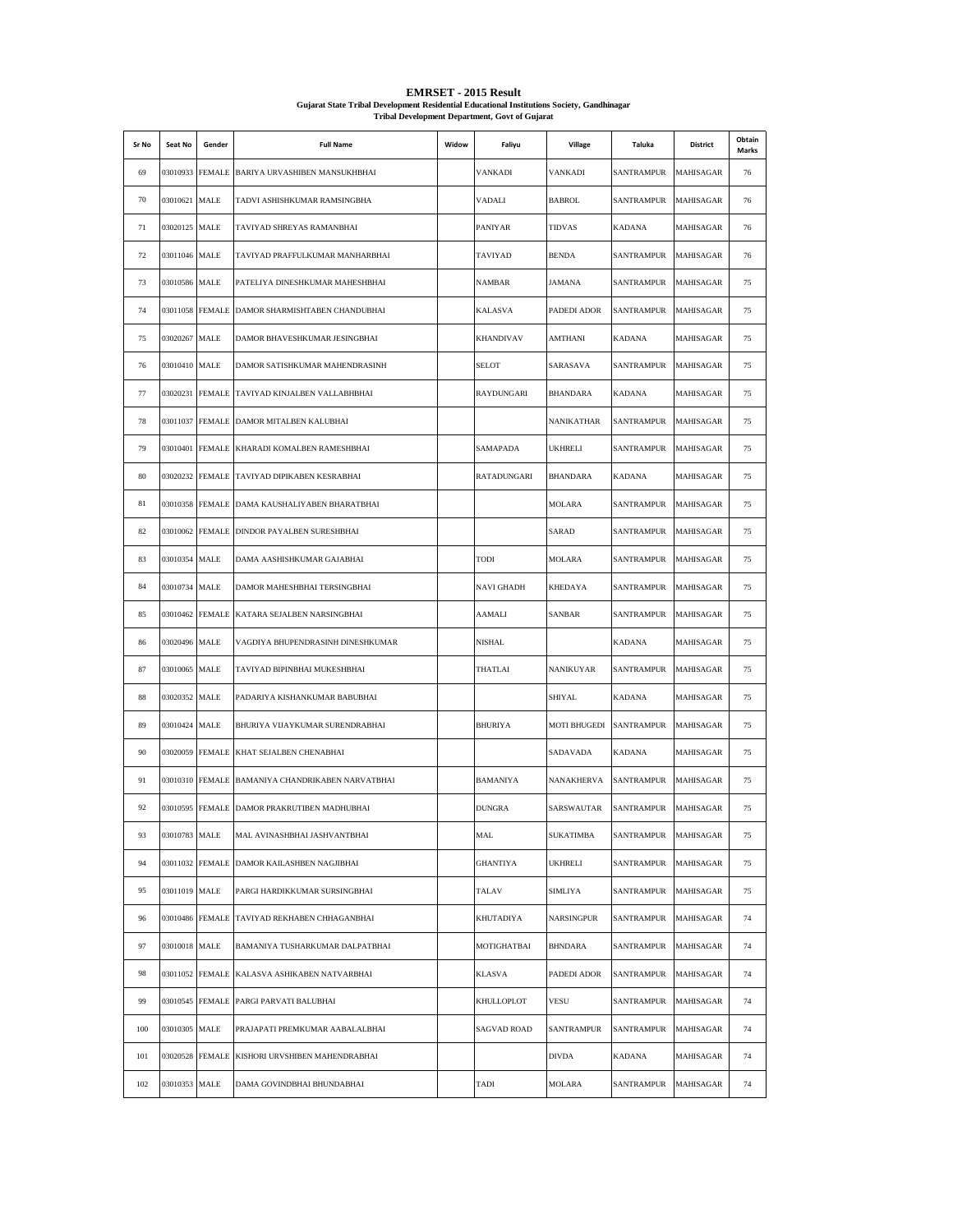| Sr No | Seat No       | Gender          | <b>Full Name</b>                           | Widow | Faliyu                | Village                  | Taluka            | District         | Obtain<br>Marks |
|-------|---------------|-----------------|--------------------------------------------|-------|-----------------------|--------------------------|-------------------|------------------|-----------------|
| 103   | 03010298      |                 | FEMALE BAMANIYA ANJNABEN RAMSHINGBHAI      |       | PANNINA TANKA<br>PASE | PREMGADH                 | SANTRAMPUR        | MAHISAGAR        | 74              |
| 104   | 03010037      | MALE            | VALVAI DHAVAL ASHOKBHAI                    |       | <b>KENPUR</b>         | <b>KENPUR</b>            | SANTRAMPUR        | MAHISAGAR        | 74              |
| 105   | 03010478      | <b>FEMALE</b>   | PARAGI UNNATIBEN CHATURBHAI                |       | <b>PRAVINNIVAS</b>    | DEROL STATION SANTRAMPUR |                   | <b>MAHISAGAR</b> | 74              |
| 106   | 03020055      | MALE            | PAGI NILESHKUMAR ARVINDBHAI                |       |                       | SADAVADA                 | KADANA            | MAHISAGAR        | 74              |
| 107   | 03011036      | MALE            | DAMOR ASHISHKUMAR RAMESHBHAI               |       |                       | <b>NANIKATHAR</b>        | SANTRAMPUR        | MAHISAGAR        | 74              |
| 108   | 03010379      |                 | FEMALE DAMOR NANDESHWARIBEN RAJESHBHAI     |       | <b>DUNGRABHIT</b>     | MOTA<br>SARNAYA          | SANTRAMPUR        | <b>MAHISAGAR</b> | 73              |
| 109   | 03020340      | <b>FEMALE</b>   | PATELIYA CHANDRIKABEN RAYSINGBHAI          |       |                       | MOTARAJANPU<br>R         | KADANA            | MAHISAGAR        | 73              |
| 110   | 03010157 MALE |                 | DAMOR VASANTBHAI NARVATBHAI                |       | <b>VENI</b>           | <b>VENA</b>              | SANTRAMPUR        | MAHISAGAR        | 73              |
| 111   | 03010327      | <b>FEMALE</b>   | VADERA KHAYATIBEN PARSHOTTAMBHAI           |       | ZAVERI                | <b>BABROL</b>            | <b>SANTRAMPUR</b> | MAHISAGAR        | 73              |
| 112   | 03010526 MALE |                 | DAMOR SOHILKUMAR ASHOKBHAI                 |       | ZAVARI                | <b>BABROL</b>            | <b>SANTRAMPUR</b> | MAHISAGAR        | 73              |
| 113   | 03010222      | <b>FEMALE</b>   | DAMOR BHAVIKABEN LAXMANBHAI                |       | <b>KUND</b>           | BHANASIMAL               | <b>SANTRAMPUR</b> | MAHISAGAR        | 73              |
| 114   | 03010482      | MALE            | BAMANIYA ROHITKUMAR PARAVATBHAI            |       | HADMAT                | <b>LIMADI</b>            | SANTRAMPUR        | MAHISAGAR        | 73              |
| 115   | 03020068      | MALE            | BARIYA KETANBHAI DINESHBHAI                |       | SALIYAMUVADI          | SALIYAMU<br>VADI         | KADANA            | MAHISAGAR        | 73              |
| 116   | 03020007      | MALE            | TAVIYAD PRAKASHBHAI BHARATBHAI             |       |                       | NICHI MANDAL             | <b>KADANA</b>     | MAHISAGAR        | 73              |
| 117   | 03010454      | <b>FEMALE</b>   | BHAMAT ARCHANABEN AKHAMBHAI                |       | <b>DALPUR</b>         | <b>BATAKWADA</b>         | SANTRAMPUR        | MAHISAGAR        | 73              |
| 118   | 03010039      | <b>FEMALE</b>   | RAVAL RIYABEN PANKAJBHAI                   |       | RAYDUNGARI            | <b>BHNDARA</b>           | SANTRAMPUR        | MAHISAGAR        | 73              |
| 119   | 03010040      | MALE            | SAMALIYAR BIPINKUMAR RAKESHBHAI            |       | <b>NES</b>            | <b>HIRAPUR</b>           | SANTRAMPUR        | MAHISAGAR        | 73              |
| 120   | 03010879      | MALE            | SAGADA MANISHBHAI GOVINDBHAI               |       | MAKVANA               | BABARI                   | SANTRAMPUR        | MAHISAGAR        | 73              |
| 121   | 03010242      | MALE            | MALIVAD DEVRAJBHAI KHUMABHAI               |       | <b>MAHUDA</b>         | <b>KARETA</b>            | SANTRAMPUR        | MAHISAGAR        | 72              |
| 122   |               | 03010126 FEMALE | TADVI NAYNABEN BABUBHAI                    |       | TADVI                 | <b>NANI REL</b>          | SANTRAMPUR        | MAHISAGAR        | 72              |
| 123   | 03010602      | MALE            | DAMOR AJAYKUMAR RAMESHBHAI                 |       | <b>DAMOR</b>          | SANGAWADA                | <b>SANTRAMPUR</b> | MAHISAGAR        | 72              |
| 124   |               | 03010171 FEMALE | DAMOR HETALBEN SHAILESHBHAI                |       | SAMAJDAR              | NANIKAYAR                | SANTRAMPUR        | MAHISAGAR        | 72              |
| 125   | 03010168      | <b>FEMALE</b>   | SANGADA SUSHMABEN RAJESHBHAI               |       | <b>KHUNTA</b>         | <b>NARSINGPUR</b>        | SANTRAMPUR        | MAHISAGAR        | 72              |
| 126   | 03010896      |                 | FEMALE PADOR MANISHABEN BHARATBHAI         |       | <b>GHODIYA</b>        | <b>UKHRELI</b>           | SANTRAMPUR        | MAHISAGAR        | 72              |
| 127   | 03010606 MALE |                 | GANASVA RAVIKUMAR FULSINGBHAI              |       |                       | NANI BHUGEDI SANTRAMPUR  |                   | <b>MAHISAGAR</b> | 72              |
| 128   | 03010517      |                 | FEMALE PARGI PRITIBEN MAHESHBHAI           |       | BHANDARA              | <b>BHANDARA</b>          | SANTRAMPUR        | <b>MAHISAGAR</b> | 72              |
| 129   | 03010177      |                 | FEMALE DAMA SHILPABEN LALSINGBHAI          |       | <b>DAMA</b>           | <b>GADAN</b>             | SANTRAMPUR        | <b>MAHISAGAR</b> | 72              |
| 130   | 03010020      |                 | FEMALE MALIVAD RIYABEN YOGESHBHAI          |       | TALGAM                | <b>BHNDARA</b>           | <b>SANTRAMPUR</b> | <b>MAHISAGAR</b> | 72              |
| 131   | 03010477      | MALE            | TAVIYAD RAHULBHAI MAHENDRABHAI             |       | TAVIYAD               | <b>BUGAD</b>             | SANTRAMPUR        | <b>MAHISAGAR</b> | 72              |
| 132   | 03020431      | <b>FEMALE</b>   | KATARA MAHESHVARI BHARATBHAI               |       | CHITARABARA           | HOLI                     | <b>KADANA</b>     | MAHISAGAR        | 72              |
| 133   | 03010569      | MALE            | DAMOR RAVIKUMAR BHARATBHAI                 |       | SCHOOL                | GODHARUTTAR SANTRAMPUR   |                   | <b>MAHISAGAR</b> | 71              |
| 134   |               |                 | 03010212 FEMALE DHORI YOGISHABEN RATNABHAI |       | <b>GORADIYA</b>       | ANJALVA                  | SANTRAMPUR        | MAHISAGAR        | 71              |
| 135   | 03020144      | MALE            | MALIVAD BHAVINKUMAR HITENDRASINH           |       | <b>GHODIMAN</b>       | MOTABHAGALI<br>YA        | <b>KADANA</b>     | MAHISAGAR        | 71              |
| 136   | 03010743      | $\rm MALE$      | BAMANIYA PRAKASHBHAI BABUBHAI              |       | NINAMA                | ZALDADA                  | SANTRAMPUR        | MAHISAGAR        | 71              |

**EMRSET - 2015 Result Gujarat State Tribal Development Residential Educational Institutions Society, Gandhinagar Tribal Development Department, Govt of Gujarat**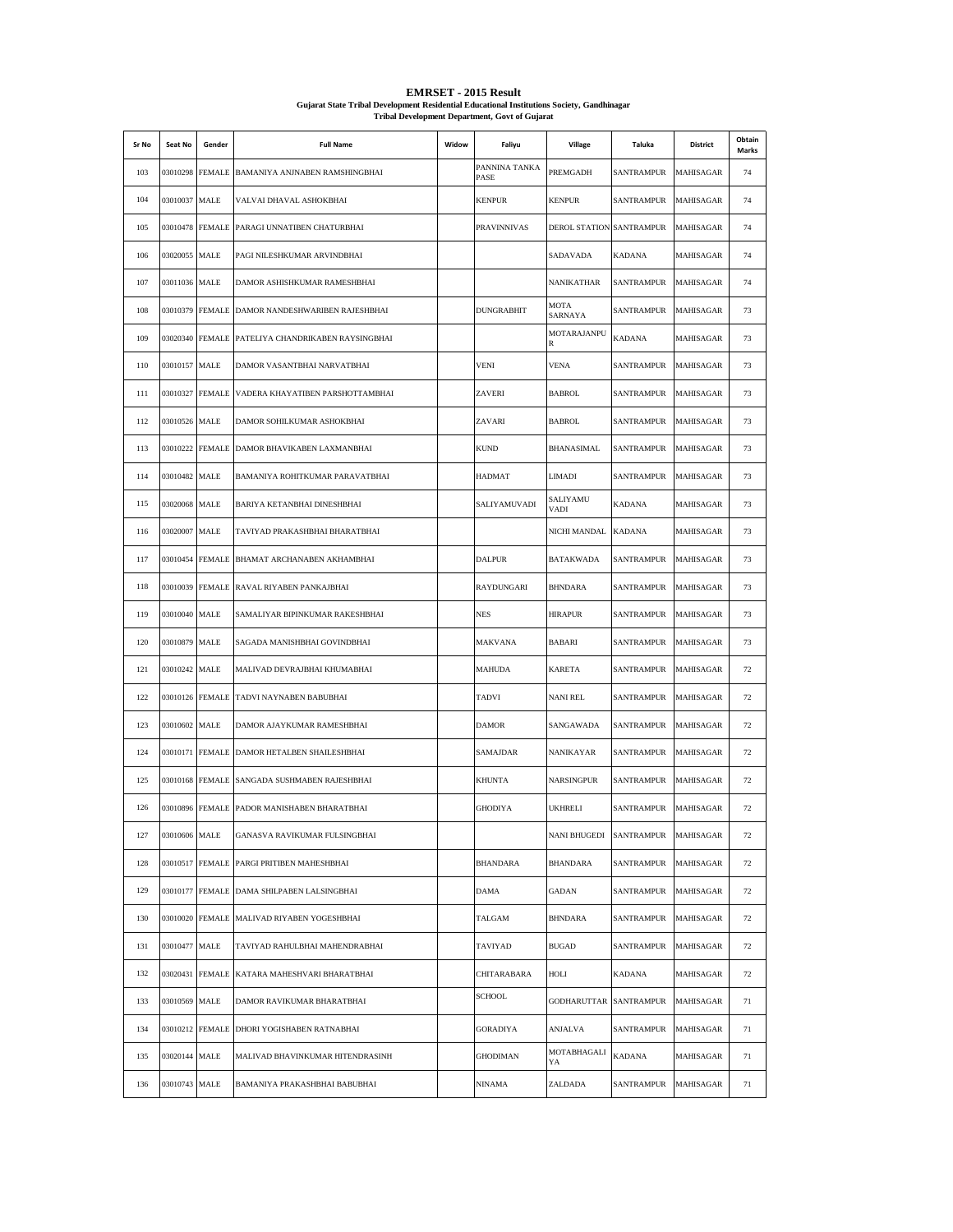| Sr No | Seat No       | Gender          | <b>Full Name</b>                              | Widow | Faliyu                 | Village                        | Taluka            | District  | Obtain<br>Marks |
|-------|---------------|-----------------|-----------------------------------------------|-------|------------------------|--------------------------------|-------------------|-----------|-----------------|
| 137   | 03010470      |                 | FEMALE DAMOR SWATIBEN MORARJI                 |       | AADARSHE<br>NIVASI     | NARSINGPUR                     | SANTRAMPUR        | MAHISAGAR | 71              |
| 138   | 03010228      |                 | FEMALE DAMOR SEJALBEN PARSINGBHAI             |       | <b>VACHLA</b>          | BHANASIMAL                     | SANTRAMPUR        | MAHISAGAR | 71              |
| 139   |               |                 | 03020010 FEMALE MALIVAD PRIYANKABEN MOHANBHAI |       | <b>SCHOOL</b>          | <b>MOTA</b><br><b>BHAGLIYA</b> | KADANA            | MAHISAGAR | 71              |
| 140   | 03010319      | MALE            | DAMOR ANKURKUMAR SOMAJIBHAI                   |       |                        | <b>HIRAPUR</b>                 | SANTRAMPUR        | MAHISAGAR | 71              |
| 141   | 03010357      | <b>FEMALE</b>   | DAMA AARTIBEN DEVABHAI                        |       | TODI                   | <b>MOLARA</b>                  | SANTRAMPUR        | MAHISAGAR | 71              |
| 142   | 03010831      | MALE            | BAMANIYA MANOJKUMAR VIRSHINGBHAI              |       | <b>KHEDA</b>           | LIMADI                         | SANTRAMPUR        | MAHISAGAR | 71              |
| 143   | 03020365      | <b>FEMALE</b>   | KHAT SHITALBEN BHVANBHAI                      |       | <b>BHATODA</b>         | NANI KHARSOLI KADANA           |                   | MAHISAGAR | 71              |
| 144   |               |                 | 03010351 FEMALE GARASIYA SHITALBEN CHANDUBHAI |       | <b>B21</b>             | DIPADAKOLONI SANTRAMPUR        |                   | MAHISAGAR | 71              |
| 145   | 03020348      | MALE            | PARGI PANKAJ SUKLABHAI                        |       | <b>CHANTA</b>          | <b>KURETA</b>                  | <b>KADANA</b>     | MAHISAGAR | 71              |
| 146   | 03020337      | MALE            | CHAUHAN KAUSHIKKUMAR NARANBHAI                |       | <b>BHOOTVAD</b>        | VAJELAV                        | <b>KADANA</b>     | MAHISAGAR | 71              |
| 147   | 03010131      | MALE            | DHODE DEVENDRAKUMAR RAMESHBHAI                |       | <b>KHADIYA</b>         | <b>NANI REL</b>                | <b>SANTRAMPUR</b> | MAHISAGAR | 71              |
| 148   | 03010288      | <b>FEMALE</b>   | DABHI KRISHNABEN MAHENDRABHAI                 |       | <b>SCHOOL</b>          | <b>SHIR</b>                    | SANTRAMPUR        | MAHISAGAR | 70              |
| 149   | 03010544      | MALE            | TAVIYAD VANRAJBHAI SHANKARBHAI                |       | NAVADHARA              | BATAKVADA                      | <b>SANTRAMPUR</b> | MAHISAGAR | 70              |
| 150   | 03010116 MALE |                 | GARASIYA SAMIRBHAI LAXMANBHAI                 |       | GARASIYA               | SAGAN                          | SANTRAMPUR        | MAHISAGAR | 70              |
| 151   | 03010348      | MALE            | PARANGI HARESHBHAI SHANKARBHAI                |       | <b>MATERA</b>          | SHIMALIYA                      | SANTRAMPUR        | MAHISAGAR | 70              |
| 152   | 03010417      | <b>FEMALE</b>   | PAGOR BINDUBEN ISHVARBHAO                     |       | <b>SANTHA</b>          | MOLARA                         | SANTRAMPUR        | MAHISAGAR | 70              |
| 153   | 03020057      | <b>FEMALE</b>   | KHAT CHANDRIKABEN BANABHAI                    |       |                        | SADAVADA                       | KADANA            | MAHISAGAR | 70              |
| 154   | 03010332      | MALE            | SANGADA MEHULKUMAR TERSINGBHAI                |       | <b>KESHARPURA</b>      | <b>HATHIPURA</b>               | SANTRAMPUR        | MAHISAGAR | 70              |
| 155   | 03010445      | <b>FEMALE</b>   | BHAMAT KOMALBEN MANSINGBHAI                   |       | <b>DALPUR</b>          | BATAKWADA                      | SANTRAMPUR        | MAHISAGAR | 70              |
| 156   | 03020067      |                 | FEMALE KHAT PRIYANKABEN MUKESHBHAI            |       | ROOM A 56              | DIVDA COLONY KADANA            |                   | MAHISAGAR | 70              |
| 157   | 03011029      | MALE            | GARASIYA PANKAJBHAI LAXMANBHAI                |       | <b>GHANTIYA</b>        | <b>UKHRELI</b>                 | SANTRAMPUR        | MAHISAGAR | 70              |
| 158   |               | 03020008 FEMALE | TAVIYAD VISHALBEN BHARATBHAI                  |       |                        | NICHI MANDAL                   | <b>KADANA</b>     | MAHISAGAR | 70              |
| 159   | 03010404      | <b>MALE</b>     | BAMANIYA RAHULKUMAR PANKAJBHAI                |       | NAL                    | SANTRAMPUR                     | <b>SANTRAMPUR</b> | MAHISAGAR | 69              |
| 160   | 03010300      | MALE            | DHORI HARISHKUMAR RANCHODBHAI                 |       | <b>GORADIYA</b>        | <b>AAJANVA</b>                 | <b>SANTRAMPUR</b> | MAHISAGAR | 69              |
| 161   | 03020329 MALE |                 | DAMOR PRAVINBHAI ARJUNBHAI                    |       | HOLI                   | <b>RANAKPUR</b>                | KADANA            | MAHISAGAR | 69              |
| 162   | 03010045 MALE |                 | TAVIYAD MANUBHAI RAJUBHAI                     |       | <b>UNDVA</b>           | <b>GOTHIB</b>                  | <b>SANTRAMPUR</b> | MAHISAGAR | 69              |
| 163   | 03010590      | MALE            | VALVAI SUNILKUMAR LAXMANBHAI                  |       | VALVAI                 | SIGALGADH                      | SANTRAMPUR        | MAHISAGAR | 69              |
| 164   |               | 03010546 FEMALE | BAMANIYA SEJALBEN BHARATSINH                  |       | HADMAT                 | LIMDI                          | SANTRAMPUR        | MAHISAGAR | 69              |
| 165   | 03020343      | <b>MALE</b>     | BARIYA ANANDKUMAR DHULABHAI                   |       | BAAPU NI MARUDI KURETA |                                | KADANA            | MAHISAGAR | 69              |
| 166   |               | 03010464 FEMALE | KALASAVA BHUMIKABEN RAMESHBHAI                |       | <b>DHANA</b>           | GADIYA                         | SANTRAMPUR        | MAHISAGAR | 69              |
| 167   | 03010027      | MALE            | KHANT DIPAKBHAI REVABHAI                      |       | <b>KHANT</b>           | <b>GAMADI</b>                  | <b>SANTRAMPUR</b> | MAHISAGAR | 69              |
| 168   | 03010591 MALE |                 | DAMOR JAYESHBHAI DINESHBHAI                   |       |                        | SINGALGADH                     | <b>SANTRAMPUR</b> | MAHISAGAR | 69              |
| 169   | 03010877 MALE |                 | MAL KIRANKUMAR VIRSINGBHAI                    |       | ASHRAM                 | <b>BABROL</b>                  | SANTRAMPUR        | MAHISAGAR | 69              |
| 170   | 03020042 MALE |                 | KATARA SANDIPBHAI VIRSINGBHAI                 |       | ASHRAMPUR              | <b>MUNPUR</b>                  | KADANA            | MAHISAGAR | 68              |

## **EMRSET - 2015 Result Gujarat State Tribal Development Residential Educational Institutions Society, Gandhinagar Tribal Development Department, Govt of Gujarat**